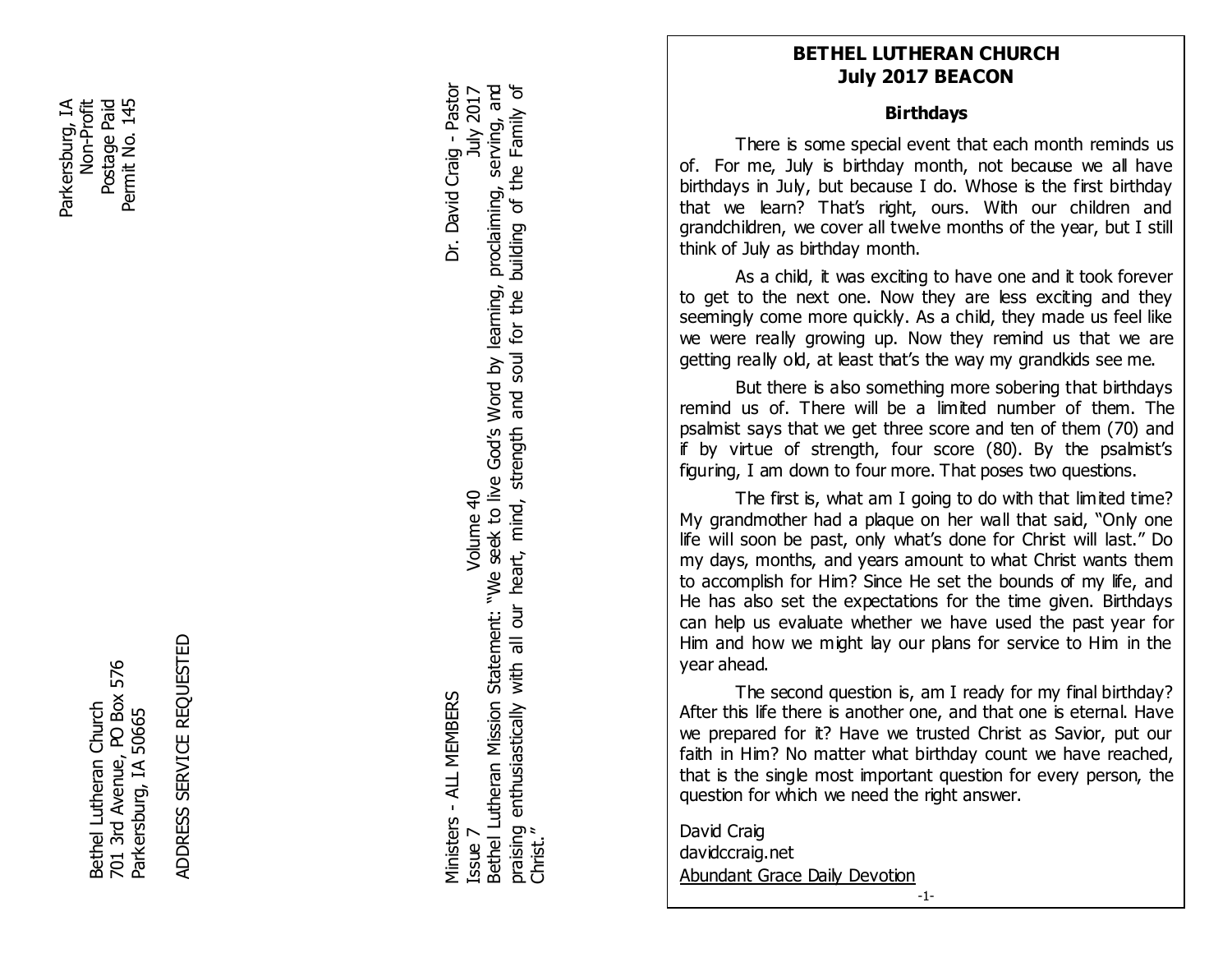#### **VACATION BIBLE SCHOOL – VOLUNTEERS OF ALL AGES ARE NEEDED**

 open spots for Crew Leaders (4) and Bible Adventures (2). Please VBS is fast approaching and volunteers are still needed to fill all sign up on the bulletin board. There is also a list of items needed for crafts and snacks.

Items needed for snacks:

 4 boxes of graham crackers 2 bags of chocolate chips 80 small paper plates 80 ziplock baggies 4 containers cool whip

Snack supplies need to be brought to the church no later than July 10th. Someone will need to transport the snack supplies from our church to the Christian Reformed Church by July 11th. Craft supplies should be brought no later than July 6th.

#### **RELAY FOR LIFE**

Mark your Calendar: **Friday, July 14th, 6:00-11:00 p.m., Butler County Fairgrounds, Allison -- Opening ceremony** starts at 6:00 p.m. with the Survivors Lap immediately following, and the caregivers lap immediately following the survivors lap. The Luminaria presentation starts at 9:00 p.m. Closing ceremonies are at 10:45 p.m. Bethel will have a tent set up, close to the same spot as we usually are.

#### **July Anniversaries**

8 – Terry & Darla Drewelow (40) 10 – Jeff & Diane Johnson (41) 13 – Justin & Tessa Matherly (4)

# **July Bible Reading Schedule**

| July 1, Sat:<br>Sunday:                                                                 | Matt. 12:38-50, Lamentations 2, Psalm 130<br>Genesis 26                                                                                                                                                                                                                                                  |
|-----------------------------------------------------------------------------------------|----------------------------------------------------------------------------------------------------------------------------------------------------------------------------------------------------------------------------------------------------------------------------------------------------------|
| July 3, Mon:<br>Tuesday:<br>Wednesday:<br>Thursday:<br>Friday:<br>Saturday:<br>Sunday:  | Matt. 13:1-17, Lamentations 3:1-18, Psalm 131<br>Matthew 13:18-35, Lam. 3:19-42, Psalm 132<br>Matthew 13:36-52, Lam. 3:43-66, Psalm 133<br>Matthew 13:53-58, Lam. 4, Psalm 134<br>Matthew 14:1-12, Lam. 5, Psalm 135<br>Matthew 14:13-21, Psalm 136<br>Genesis 27                                        |
| July 10, Mon:<br>Tuesday:<br>Wednesday:<br>Thursday:<br>Friday:<br>Saturday:<br>Sunday: | Matthew 14:22-35, Ruth 1, Psalm 136<br>Matthew 15:1-20, Ruth 2, Psalm 137<br>Matthew 15:21-39, Ruth 3, Psalm 138<br>Matthew 16:1-12, Ruth 4, Psalm 139<br>Matthew 16:13-28, Nehemiah 1, Psalm 140<br>Matthew 17:1-13, Nehemiah 2, Psalm 141<br>Genesis 28                                                |
| July 17, Mon:<br>Tuesday:<br>Wednesday:<br>Thursday:<br>Friday:<br>Saturday:<br>Sunday: | Matthew 17:14-27, Nehemiah 3, Psalm 142<br>Matthew 18:1-20, Nehemiah 4, Psalm 143<br>Matthew 18:21-35, Nehemiah 5, Psalm 144<br>Matthew 19:1-15, Nehemiah 6, Psalm 145<br>Matthew 19:16-30, Nehemiah 7, Psalm 146<br>Matthew 20:1-16, Nehemiah 8, Psalm 147<br>Genesis 29                                |
| July 24, Mon:<br>Tuesday:<br>Wednesday:<br>Thursday:<br>Friday:<br>Saturday:<br>Sunday: | Matthew 20:17-34, Nehemiah 9:1-19, Psalm 148<br>Matthew 21:1-17, Nehemiah 9:20-38, Psalm 149<br>Matthew 21:18-32, Nehemiah 10, Psalm 150<br>Matthew 21:33-46, Nehemiah 11, Ecclesiastes 1<br>Matthew 22:1-14, Nehemiah 12, Ecclesiastes 2<br>Matthew 22:15-33, Nehemiah 13, Ecclesiastes 3<br>Genesis 30 |
|                                                                                         | July 31, Mon: Matt. 22:34-46, Romans 1:1-17, Ecclesiastes 4                                                                                                                                                                                                                                              |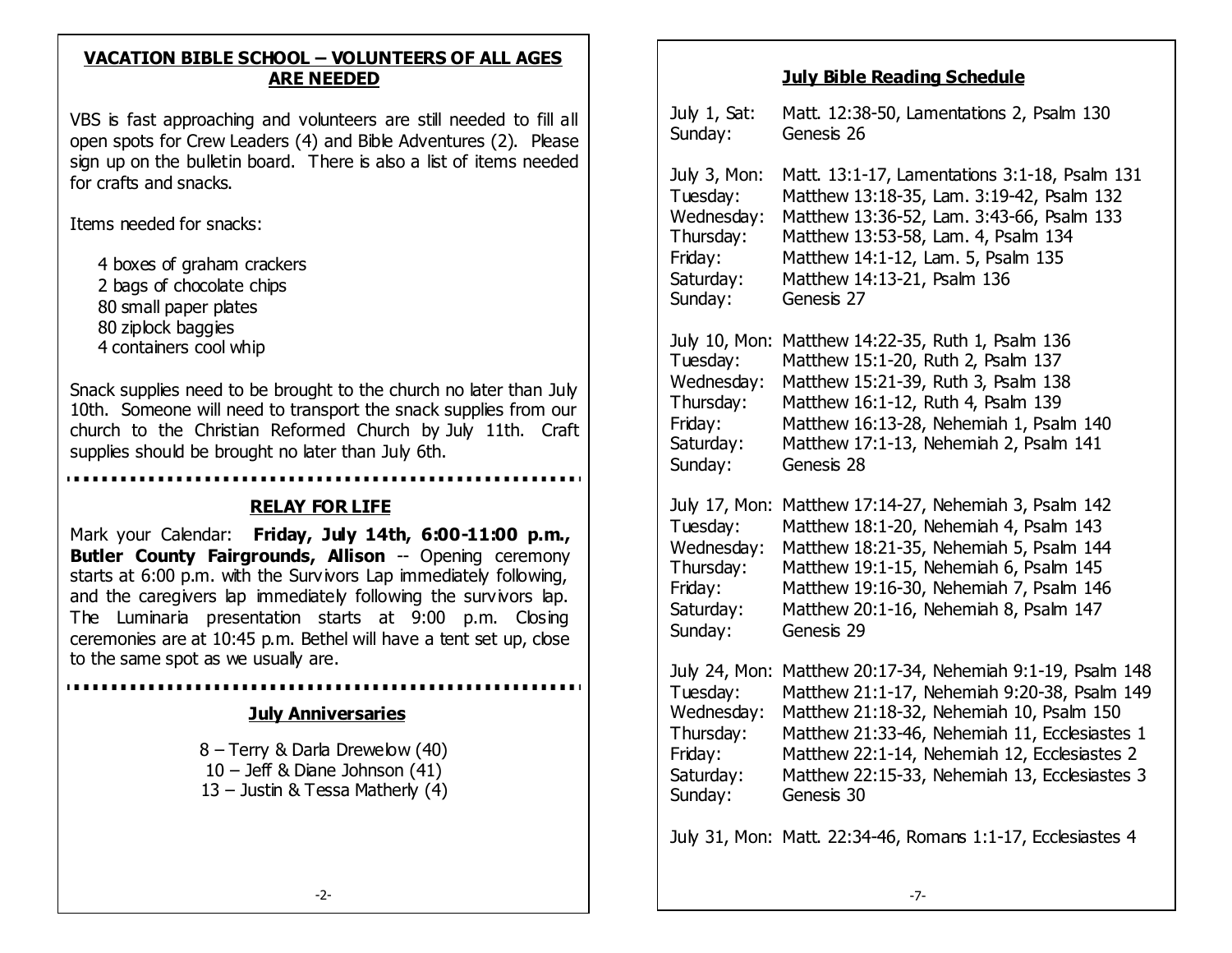#### **Church Council Minutes (cont.)**

will be held, and we will confirm the date of Parkersburg days as not to interfere with other community events.

Closing Prayer/The Lord's Prayer: Motion to adjourn the meeting by Jay Herter,  $2^{nd}$  by Darla Drewelow

July Communion Assistants: Carol Chapman, Bruce Simon

August Communion Assistants: Dan Frey, Michelle Krohn

--Stacy Palmer, Church Council Secretary

## **JULY BIRTHDAYS**

– Beth Van Lengen – Pat Rule – Leah Knock – Connie Luhring 13 - Shirley Bergman, Steve Brouwer, Evan Palmer – Benne Buss – Pastor David Craig – Jean Scully – Michelle Stearns – Stacy Palmer – Bella Bernard, Lorna Bernard, Randy Luhring

#### **CALL COMMITTEE UPDATE**

A decision has been made to extend a part-time contract with Pastor David Craig through June 2018 and he has accepted. Because of this, we have decided to suspend our search for our next Pastor until later this fall. We have removed the posting on the LCMC.net webpage for the time being and are informing any interested applicants that we will be in contact with them at that time.

Thank you, Jeremy Paulson, Call Committee Chair

## **FAMILY DEVOTIONS FOR JULY**

#### **Freedom!**

Bible Verse: "So if the Son makes you free, you will be free indeed." John 8:36

Even in an unsettled world, we can truly be thankful for the many freedoms we enjoy because we live in the United States of America! As citizens of this country, we must remember that freedom comes with a price  $-$  paid for by the sacrifices made by those who have given their lives for us.

As Christians, the freedom we have in Christ also came with a price – paid for by the sacrifice of God's Son. This month, talk with your family about this freedom  $-$  the free gift of eternal life, the free gift of forgiveness, the free gift of God's grace - all given so we can grow in faith and become the people God calls us to be. To help your family better understand what freedom in Christ means, read in your Bible or Children's Bible how lives changed when people turned to Christ. Here are a few suggestions:

- 1) Read Matthew 20:29-34 Jesus' healing of two blind men – What changed in their lives? What did they do at the end of the passage?
- 2) Read Luke  $19:1-10 -$  Zacchaeus meets Jesus What was Zacchaeus a "slave" to before he met Jesus? How did meeting Jesus give him freedom?
- 3) Read Acts 9:1-22 The conversion of Saul (Paul) Saul was responsible for the deaths of many Christians. What did meeting Jesus do to his life, besides change his name? What difference did Paul's conversion make to the rest of us? (Hint: Think about other books in the New Testament.)

Pray: Dear Father in Heaven, We thank you for the amazing gift of freedom you have given us through your Son, Jesus Christ! In the name of the Father, Son, and Holy Spirit, Amen.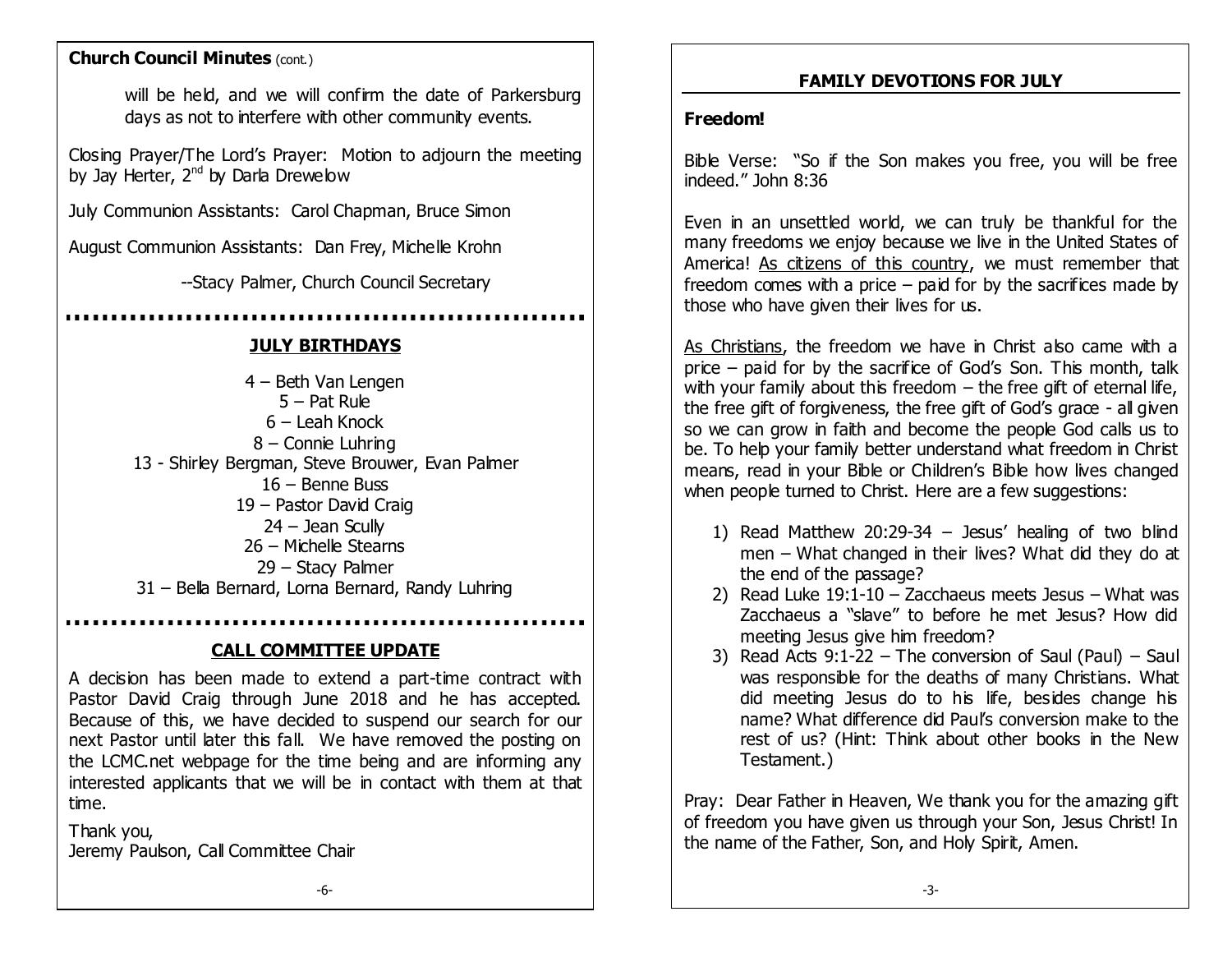## **June 14, 2017 Church Council Minutes**

Present: Diane Buss, Carol Chapman, Darla Drewelow, Dan Frey, Jenny Hansmann, Jay Herter, Michelle Krohn, Stacy Palmer

Approval of the Agenda: Motion made by Jay Herter,  $2^{nd}$  by Jenny Hansmann

Approval of the Minutes: Motion made by Michelle Krohn,  $2^{nd}$  by Diane Buss

Approval of the Treasurer's Report: No formal report was presented

Meet with confirmation parents  $-$  parents of one confirmand attended to be updated on their child's progress toward confirmation. Due to a scheduling conflict, Dan will schedule the other parents at a later date.

Ministry Team Reports:

- Children & Youth Ministry Team VBS will be July 10-13 at Christian Reformed Church.
- Outreach Ministry Team Looking to locate the list of individuals that once offered to help with meals or rides for those in the congregation in need and update that list
- Fellowship Ministry Team  $-$  no report. Pastor will be on vacation July 30
- Property Ministry Team  $-1$ ) Discussed adding lights to improve the lighting in the worship space. Dan has spoken with one vendor and will speak with others regarding their suggestions, as well. 2) Need to fix the women's restroom to resolve the toilet running
- Worship & Music Ministry Team no meeting
- Social Concerns Ministry Team Relay for Life
- Missions/Benevolence Ministry Team Groups were suggested for benevolence payouts of \$500 each, including: Butler County Relay for Life, Food Pantry, LCMC, Cedar Valley Hospice, Ronald McDonald House, Habitat for Humanity, Voice of the Martyr, Food for the Poor. Discussions to continue at the next meeting.

(cont.)

## **Church Council Minutes (cont.)**

Correspondence: LCMC Annual Gathering October 8-11

Old Business:

- 1. Organ repairs any update? Organ has been repaired by Omega Organ; minor repairs were made and a suggestion was made for regular maintenance
- 2. Pastor's contract signed for another year
- 3. Additional Loan payments there was a double payment made in June and motion was made by Michelle Krohn and 2<sup>nd</sup> by Carol Chapman to approve a double payment in July
- 4. Update on when McGee will start repairs no report
- 5. Disperse of old tables and chairs Quilters want 2 sturdy tables, leaving approximately 10 to sell for free will donation, as well as approximately 32 chairs to sell for donation

New Business:

- 1. VBS July 10-13 Still need volunteers and supplies for VBS, including: 4 Crew Leaders, 1-2 Bible Adventure Helpers, Snacks for July 12 for 80 children, 5 rolls of colorful duct tape, 100 paper sacks, and 10 containers of Play-Doh in different colors
- 2. Wedding for Lane Luhring & Eisha Oden June 23, 2018 added to the church calendar
- 3. Communication Looking for best way to ensure communication is open between Council. Will continue to work on best modes of communication and ensure all lines of communication are open
- 4. Youth Leaders Still looking for Youth Leaders to step in and help with youth activities
- 5. Office Volunteer Looking for one volunteer in the church office on Monday, Tuesday or Thursday to help.
- 6. Hog Roast discussions were had regarding location and timing of the hog roast including feedback from last year. Jay will look into when the High School Gatorade Games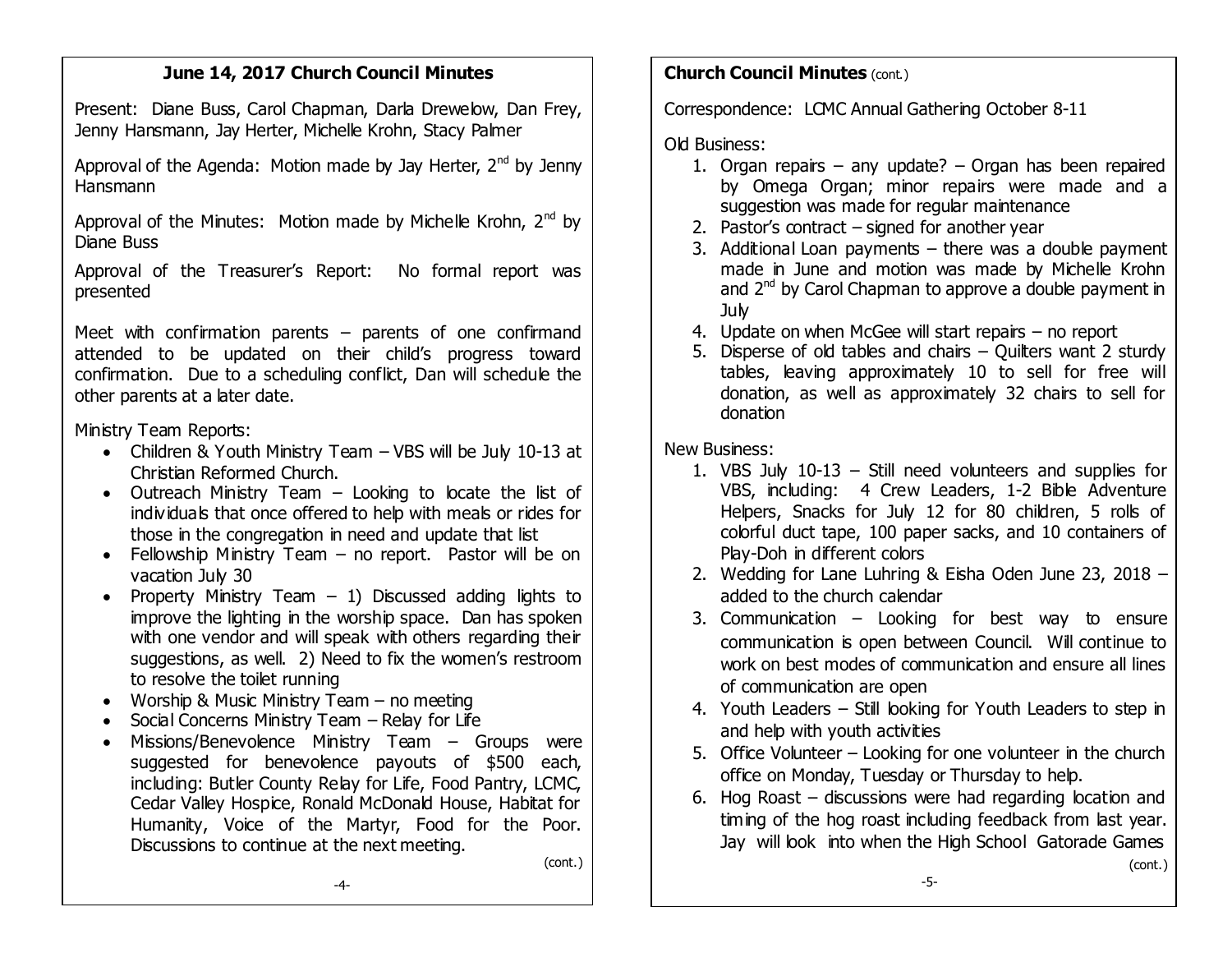### **Bethel Lutheran Church Worship Assistant Schedule for July-- Worship Service 9:00 a.m.**

|                          | July 2                | July 9           | <b>July 16</b>     | July 23          | July 30                          |  |  |
|--------------------------|-----------------------|------------------|--------------------|------------------|----------------------------------|--|--|
| <b>USHER</b>             | <b>Terry Drewelow</b> |                  |                    |                  |                                  |  |  |
| ORGANISTS/PIANISTS       | Janet Mennen          | Janet Mennen     | Janet Mennen       | Janet Mennen     | Janet Mennen                     |  |  |
|                          | Sharleen Hubbard      | Sharleen Hubbard | Sharleen Hubbard   | Sharleen Hubbard | Sharleen Hubbard                 |  |  |
| <b>ALTAR GUILD</b>       |                       |                  |                    |                  |                                  |  |  |
| <b>GREETERS</b>          | Randy & Connie        | Michelle Krohn & | Terry & Darla      | Dale & Candy     | $\overline{\text{Jim}}$ & Eileen |  |  |
|                          | Luhring & Cameron     | Lee Rients       | <b>Drewelow</b>    | Krohn            | Lupkes                           |  |  |
| <b>LECTORS</b>           | Sandi Shepard         | Jay Herter       | Carol Chapman      | Candy Krohn      | <b>Steve Brouwer</b>             |  |  |
| <b>LITURGISTS</b>        | Sharleen Hubbard      | Michelle Krohn   | Beth Van Lengen    | Dale Krohn       | Hymn Sing                        |  |  |
| <b>ACOLYTES</b>          | Ava Mann              | Gavin Bernard    | Kielinn Herter     | Gavin Bernard    | Devin Bernard                    |  |  |
|                          | Corryn Mann           | Evan Palmer      | Erica Marlette     | Evan Palmer      |                                  |  |  |
| <b>COMMUNION</b>         | Carol Chapman         |                  | Carol Chapman      |                  |                                  |  |  |
| <b>ASSISTANTS</b>        | <b>Bruce Simon</b>    |                  | <b>Bruce Simon</b> |                  |                                  |  |  |
| <b>COFFEE FELLOWSHIP</b> | <b>Church Council</b> |                  |                    |                  |                                  |  |  |
| <b>SOUND SYSTEM</b>      | <b>Church Council</b> |                  |                    |                  |                                  |  |  |

## IF YOU ARE UNABLE TO FULFILL THE ABOVE COMMITMENT, PLEASE FIND A SUBSTITUTE

#### **JUNE SUMMARY**

|                                        | <b>Attendance</b> | <b>Bene./Mission</b> | <b>Current</b> | <b>Building</b>    |
|----------------------------------------|-------------------|----------------------|----------------|--------------------|
|                                        |                   |                      |                | <b>Maintenance</b> |
| Sunday, June 4                         | 74                | \$183.00             | \$2,407.02     | \$0.00             |
| Sunday, June 11                        | 61                | \$97.00              | \$2,213.03     | \$0.00             |
| Sunday, June 18                        | 64                | \$143.00             | \$1,887.20     | \$0.00             |
| Sunday, June 25                        | 55                | \$71.41              | \$1,428.01     | \$0.00             |
| Total Receipts January 1-June 25, 2017 |                   | \$3,725.27           | \$51,591.34    | \$0.00             |

#### **ORGA NIZED PRAYER FOR OUR BETHEL LUTHERA N FA MILIES**

**WEEK OF JULY 2 –** Derek & Jill Etjen, Trevor & Ellie, Bob & Brenda Everts, Jerry & Lisa (Senne) Luhring, Chelsea, Megan & Olivia, Randy & Connie Luhring, Chelsie, Lane & Cameron, Ted & Faye Tuitjer, Lee & Pat Van Hauen, Sandra Shepard

**WEEK OF JULY 9 –** Mary Fink, Dan & Kay Frey, Courtney & Tiffany, Vada Luhring, Jim & Eileen Lupkes, Ken & Beth Van Lengen, Maxine Wahl **WEEK OF JULY 16 –** Ben Frieling, Butch Geertsma, Tom & Sara Mann, Nora, Ava & Corryn, Lance & Kim Marlette, Kaitlin & Erica Leona Wallbaum, Kory & Deb Walters

**WEEK OF JULY 23 –** Dennis & Bonnie Gerloff, Terry & Janet Mennen, George Miller, Eric & Becky (Walters) Simmons, Lee Walters WEEK OF JULY 30 – Guy Gerloff, Henry & Janice Gerloff, Justin & Tessa (Gerloff) Matherly & Noah, Darwin & Peggy Miller, Carol Warneka, Jann Wiegmann